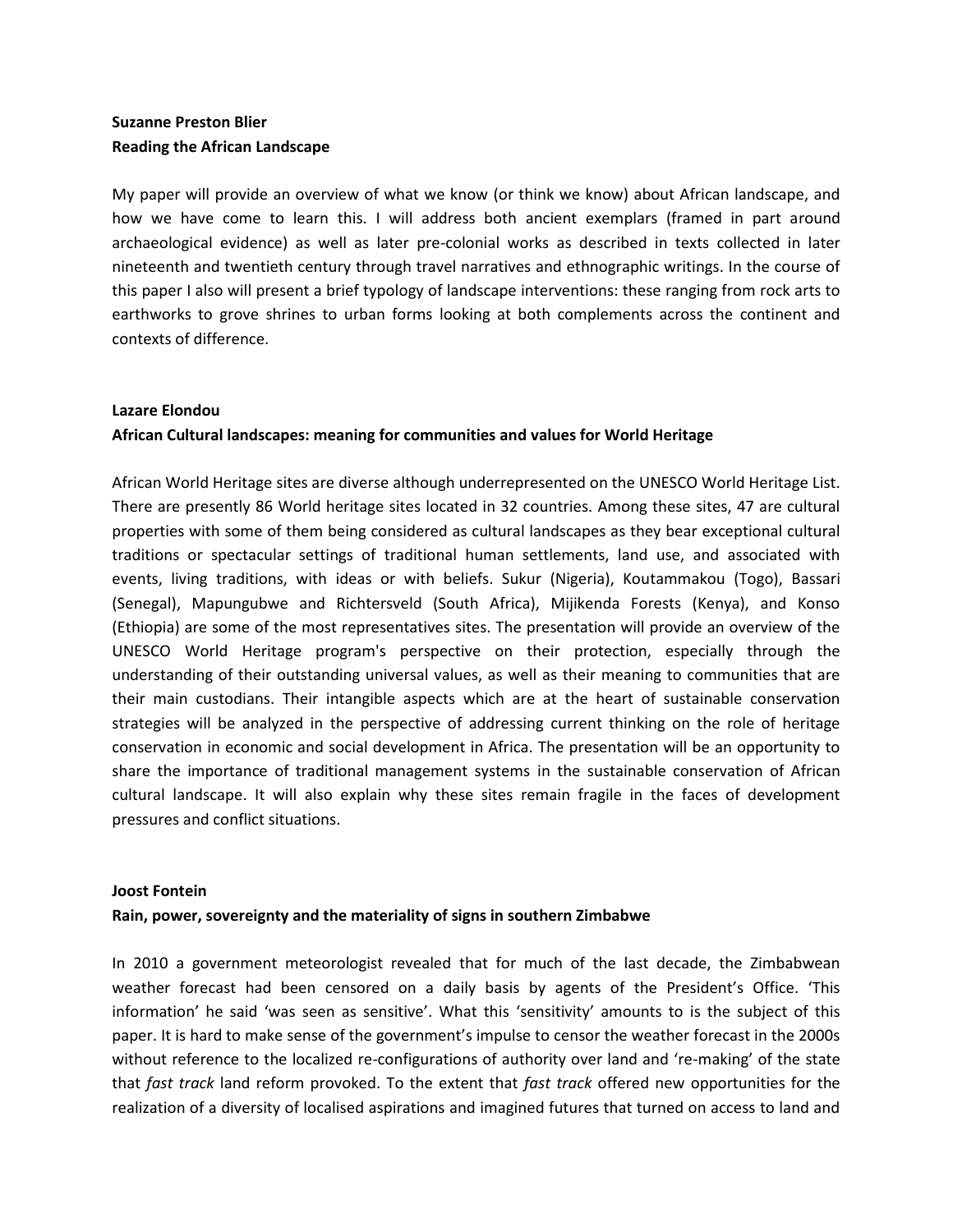fertile soils in divergent ways, the recurrent droughts and failing harvests of the early 2000s were politically significant because they called into question the legitimacy of land reform, and the broader 'third *chimurenga*' project constituted around it. But across Zimbabwe, and the region, rainfall and drought have long been measures of contested political legitimacy in more complex ways not limited to the politics of food, famine and agricultural production. In southern Zimbabwe, this is true not just for spirit mediums, chiefs and other 'traditionalist' authorities for whom rainmaking practices are wellestablished means of demonstrating 'autochthony', sovereignty and legitimacy, but also for war veterans, new farmers, government technocrats and others involved in land reform during the 2000s. This is what I examine here. Whilst I focus particularly on rainmaking practices, encounters with *njuzu*  water spirits, and national *biras* that took place in the 2005-6 when research was carried out, the larger point I pursue is that water acts as an *index of power* – of the entangled but contested play of legitimacy and sovereignty - across many different registers of meaning and regimes of rule. In making this argument I engage with Keane (2003; 2005) and Engelke's elaboration of Peirce's theory of signs (1955), and build upon others (James 1972; Jedrej 1992) who have long argued that rainmaking 'traditions' across eastern, central and southern Africa are less a form of applied meteorology and more an idiom of politics and power, in order to argue that they are necessarily *both* at the same time.

#### **Jeremy Foster**

#### **From Table Mountain to Hoerikwaggo: creolizing Africa's "first landscape"?**

Although it is generally accepted that the construct of 'landscape' is an integral part of the human occupation of, and investment of meaning in, a given territory, there is less agreement about how this mapping of cultural values onto material terrains occurs. This uncertainty is reflected in tensions between the idea of landscape as a cultural, primarily visual and spatial, projection or image (ie 'landskip'), and landscape as a sedimentation of everyday social practices, customs and negotiations (ie 'landschaft'). Because the former is seen to exemplify the empowered 'gaze' that distances, objectifies, and attempts to control people or territory perceived to be in some way 'other', it is often equated with European modernity and conquest. Thus, it is argued, any landscape that emerges as a primarily visual 'scape' from which observer stands back, themselves unobserved, is fundamentally 'colonial'. In this paper, I want to explore recent efforts to recuperate as 'African' a cultural landscape that has for centuries been a powerful projection of the Western imagination. Table Mountain could, in fact, be called Africa's 'first landscape'. Even before 16th C Portuguese explorers had set foot on land, they had, viewing the Mountain from offshore, given it a tragic identity as Adamastor, the mythical figure of Camoens's epic poem, The Lusiads. Because colonization of the whole sub-continent was launched from its base, Table Mountain not only became a highly familiar landmark and symbol of European settlement, it also became a terrain onto which numerous discourses – symbolic, scientific, technological and environmental –were projected over the next 350 years. This took a new turn in 1998, when over 70% of the Cape Peninsula was declared a National Park as part of a larger process of expressing South Africa's new-found democratic identity to the world, and initiatives were launched to characterize Table Mountain as an indigenous landscape: 'Hoerikwaggo'. Although I will sketch some of the historic symbolic mobilizations of views *of* and *from* Table Mountain, my main focus will be on the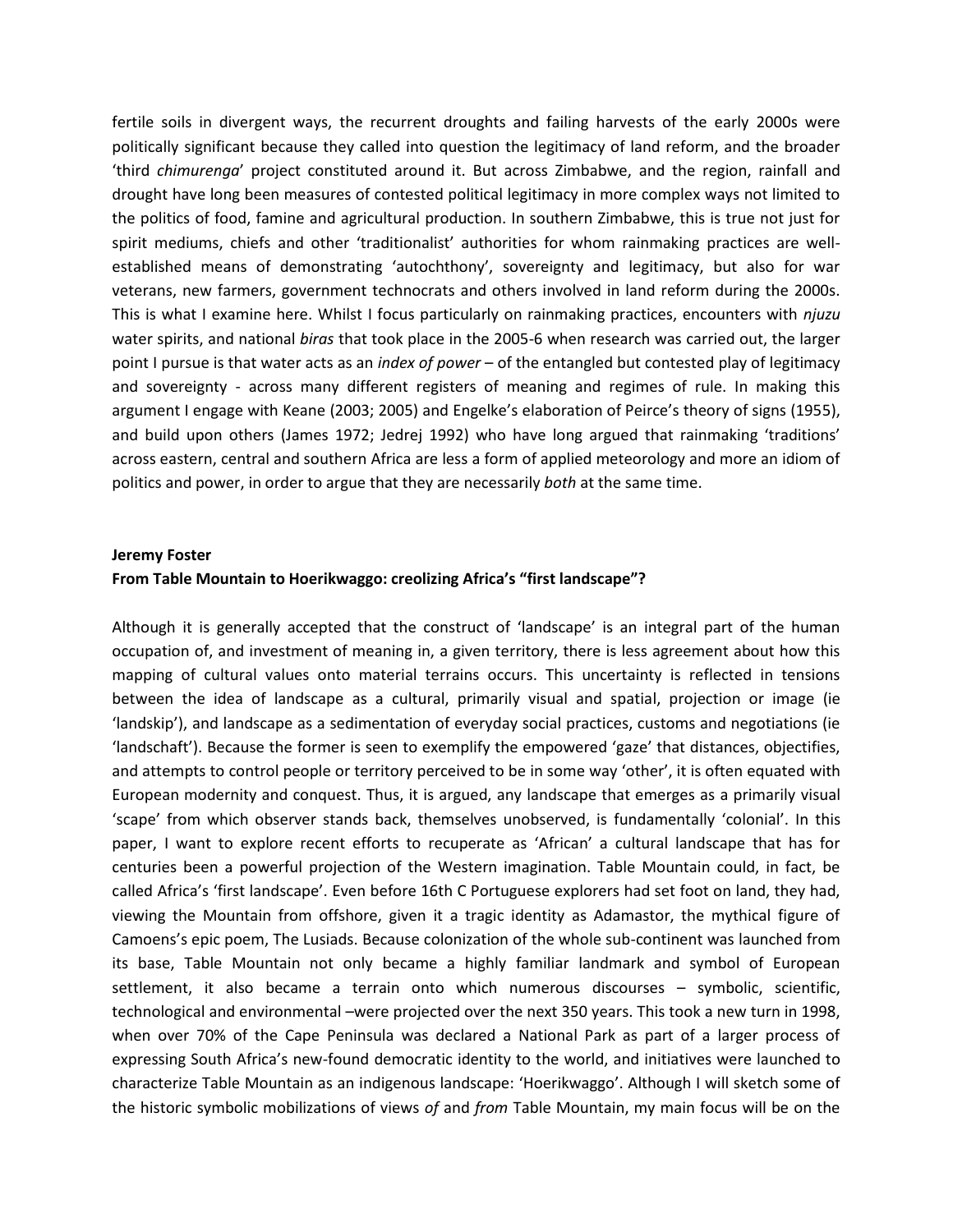less obvious, but equally multiple, networks of pragmatic use that have socially, politically and economically embedded the massif in the everyday life of the surrounding city. Focusing on the past twenty years of political transition, I will tease out how the Mountain's highly varied terrains – many the product of its history -- have been used as places of identity by local residents of different classes and races, in the guise of workers, scientists, administrators, recreationists and amateur botanists. I will juxtapose this emerging 'landschaft' with the increasingly visible, marketed Table Mountain as an iconic 'landskip' of global tourism, and explore how operational, management, design and marketing strategies developed by the TMNP have attempted to navigate tensions between these two cultural conditions. My intention is to explore the gap between official and unofficial memory, and how post-colonial landscapes become entangled with the colonial and pre-colonial. By problematizing notions of 'indigenous knowledge', I hope to demonstrate how Table Mountain has over the last 2 decades been not so much Africanized as creolized, a collective space fashioned and contested through a combination of imaginative, representational and material practices. By adopting what cultural geographers call a 'dwelling' perspective, I hope to show how Table Mountain has become, simultaneously an assemblage of material and cultural practices, a geographical space of representation, and an ideologically charged medium of discourse -- thus, perhaps, no longer a 'landscape'?

### **Grey Gundaker**

# **Design on the World: Blackness and the Absence of Sub-Saharan Africa from the History of Garden and Landscape Design**

Garden and designed landscape studies is a broad interdisciplinary field encompassing much of the world, past and present. Yet landscapes designed by and for Black Sub-Saharan Africans have been, and still are, excluded from comprehensive histories of landscape architecture and from the field as a whole. Indeed, for almost three hundred years black Africans and descendants in the Diaspora have comprised a comparative baseline that continues to underwrite the value ascribed to the landscapes in the European tradition and those of significant Others. In order to end this situation and reframe the history of landscape design, we need to know about Sub-Saharan landscapes on their own terms—information our other speakers are taking the first step in providing. However, we also need to understand how it arose and why it endures, long after massive revisionism across the academy. This paper explores this question by tracing key premises through influential texts from the last third of the twentieth century to the present.

# **Charlotte Joy Cultural Landscapes in Mali: Historic antecedents and future trajectories**

UNESCO's recognition of cultural landscapes in Mali has been intimately linked with the nationalist agendas of successive post-Independence governments. The site of 'The Old Towns of Djenné' (and the surrounding archaeological sites) was declared a World Heritage site in 1988 by UNESCO, together with Timbuktu (1988) and the Cliff of Bandiagara: Land of the Dogons (1989). The archaeological sites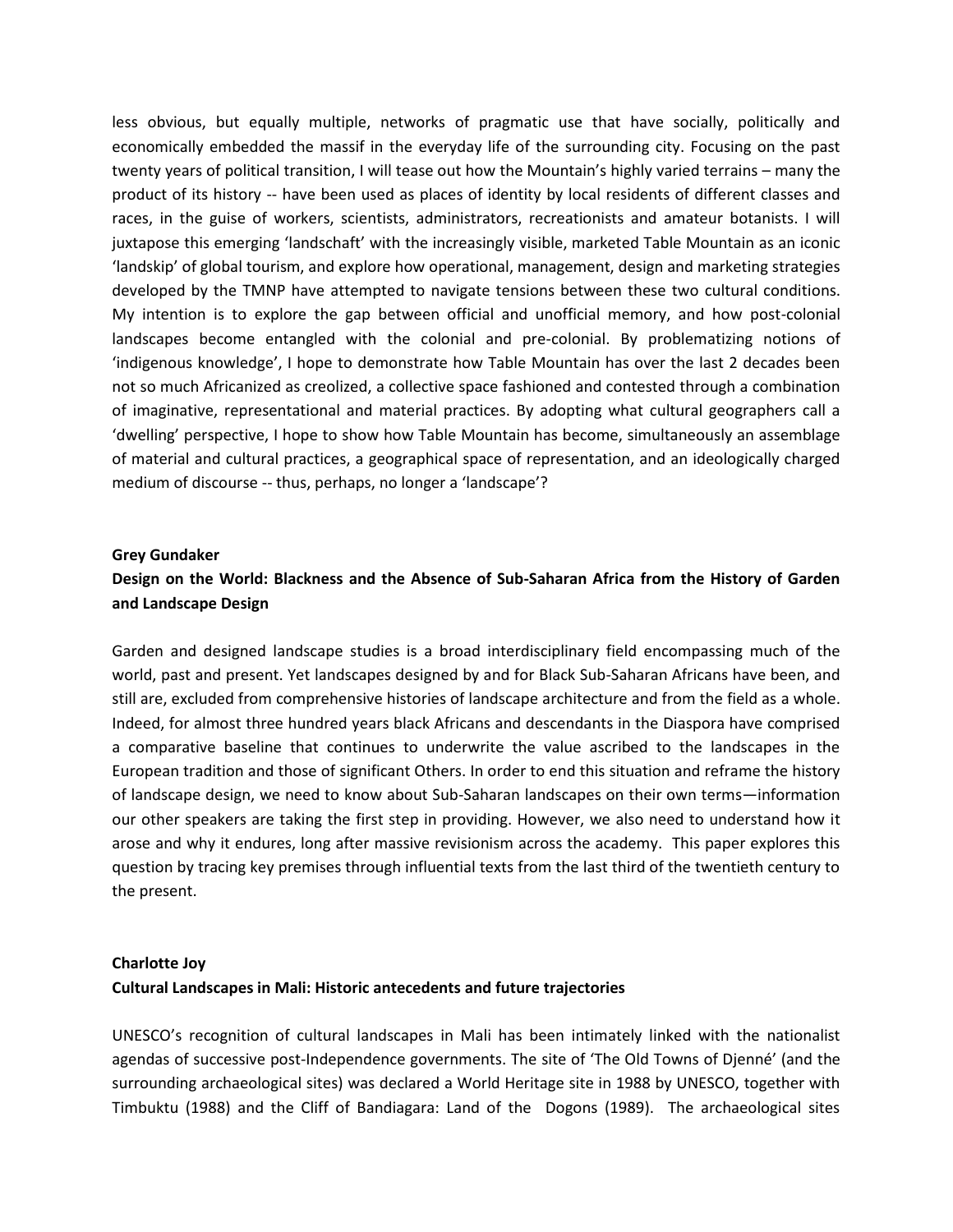surrounding Djenné (most notably *Djenné-Djeno*) have attracted global fame due to the excavations by the American MacIntosh team in the 1970s. The excavations findings were put to rhetorical use by the ex-President of Mali, Alpha Oumar Konaré (himself an archaeologist) - who argued that they showed a 'heterarchical' past for Mali and therefore pointed to a democratic future. The excavations also negated an Islamic Diffusionist model of culture in sub-Saharan Africa which had held sway for a long time. The town of Djenné itself is important architecturally - as a unique example of a town built entirely in mudbrick, with its Mosque being the biggest mud-brick building in the world. However, due to climatic and economic conditions (and most recently, the political turmoil) the cost of upkeep of the houses has become prohibitive for many in Djenné and the assumed intimate link between architecture and landscape has been brought into question.

### **Paul Lane**

### **Archaeologies of East African Pastoralist Landscapes: Places and Paths of Memory**

There have been remarkably few archaeological studies that have taken a landscape perspective toward the study of African pastoralist societies, and especially one which takes the notion of 'path' rather than 'place' as being the guiding metaphor through which ancient pastoralist societies related to, and understood, the world around them. Instead, the concern with making pastoralist settlements more visible as 'places' so that they can be subjected to the archaeologist's gaze, may have helped divert attention away from the very characteristics of these societies, namely an emphasis on mobility and transience, that actually distinguish them, ontologically, from more sedentary populations. This paper aims to address this gap through a consideration of pastoralist practices in East Africa from their initial appearance some 4000-4500 years ago until c. 1800 CE, so as to develop a better understanding of the changing significance of place and path within different pastoralist societies over this time period. Rather than simply reproducing a conventional narrative of the evolution of pastoralism in the region, the paper will focus instead on discussing how it is possible, in principle, to reconstruct mobility patterns and paths from archaeological data and how archaeologists currently approach the study of memory in past societies. The concepts will be illustrated with reference to preliminary results from ongoing research being undertaken on the Laikipia and Loroghoi Plateaus, Kenya, and the insights these might provide into indigenous pastoralist understandings of place and path.

#### **Neil Norman**

# **Royal African Formal Gardens: Geomancy, Politics, and Trees among the Eighteenth Century Gbe Kingdoms of West Africa**

The intersection of trees and West Africa political process is longstanding and well-documented. Oral traditions and traveler's accounts describe "Palaver" trees shading debates that range from family disputes to the choice of kings. These same sources suggest that sacred forests anchor memories of ancestral figures, military victories, and cosmological action to points on the landscape. Nonetheless, until relatively recently scholars have described such trees as elements of the "natural" landscape that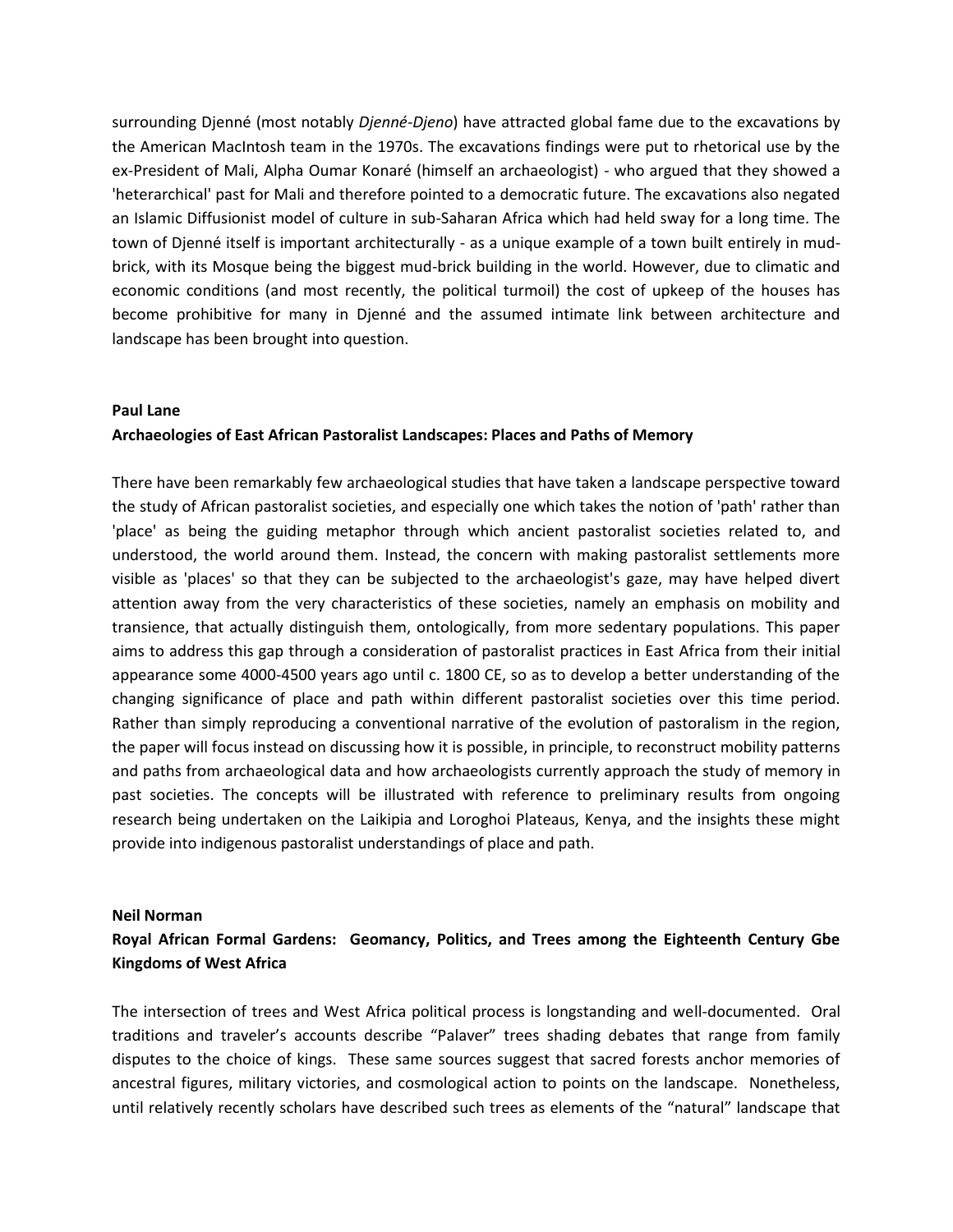were later inscribed with meaning. This paper builds on recent attempts to document anthropogenic landscapes in which elite Africans manipulated plants in order to shape memory work, contour political action, and frame historical events. It assembles archaeological, spoken, and documentary sources regarding the Eighteenth Century Gbe Kingdoms of West Africa to fold sacred trees, shrines, and cosmological actors into the cultural history of the region.

# **Akin Ogundiran Place and Practice in Osun Grove (Nigeria): Analysis of a Landscape-Multiplex**

The Osun Grove is the largest protected sacred secondary forest in West Africa and it is likely the most visited site of indigenous religion in Africa south of the Sahara. It is also a UNESCO's World Heritage site and a national monument in the Federal Republic of Nigeria. The Osun Osogbo Grove has received an intense scholarly attention mostly for its New Sacred Art School sculptures and for its annual festival dedicated to the river goddess – Osun. I argue that although the sculptures and the festival are important features of the grove, they do not represent the totality of the cultural landscape of Osun grove. My goal in this paper is to unfold the total landscape of Osun grove as a multiplex – a system of interdependent places, signs, practices, and meanings. On the basis of the first and only archaeological and landscape historical research that I have conducted at the site, I will examine the layers of places and practices that defined the Osun Grove, from its origins as a cosmopolitan frontier settlement about 400 years ago to its contemporary status as an arboreal refuge, a tourist center, and a multi-religion sanctuary (involving the Yoruba indigenous religion, Christianity, and Islam). I will show that the grove is an organically planned landscape that focuses on the meandering Osun river; the secondary forest, and the memory sites relating to the early history of Osogbo, among others. The topography of the grove, in relation to the ancient settlement, the river, trees, arts, and sacred and ritual spaces, will be used to disclose (1) the intersections of practice and place in the making of the cultural geography of the grove; and (2) the multiplexing character of the grove as a secular and sacred landscape.

# **Ikem Stanley Okoye Good Bush, Bad Bush: Representing our Natures in Historical Southern Nigerian landscapes**

The idea of the landscape has seemed a form of cultural cognition in which African society was not invested. This conclusion was unquestioned in part because the landscape was valorized in European and colonial American society in relation to its representation in art and literature -in media removed from the object of fascination itself, and therefore assuming a status as the marker of something like civilization. African societies appeared not to produce objectified representations of their landscapes in the scenic panaromic or narrative senses, and given the  $19<sup>th</sup>$  century view of what Africa itself was as a cultural space (uncivilized), there was hardly any reason to question such positions. We are beginning to recognize that many African cultures did conceptualize the idea of the landscape, particularly since our scholarship has realized that the arena in which such representations occur may not exactly coincide with the arenas in European and American culture. Using southern Nigerian (Igbo) worlds as an instance,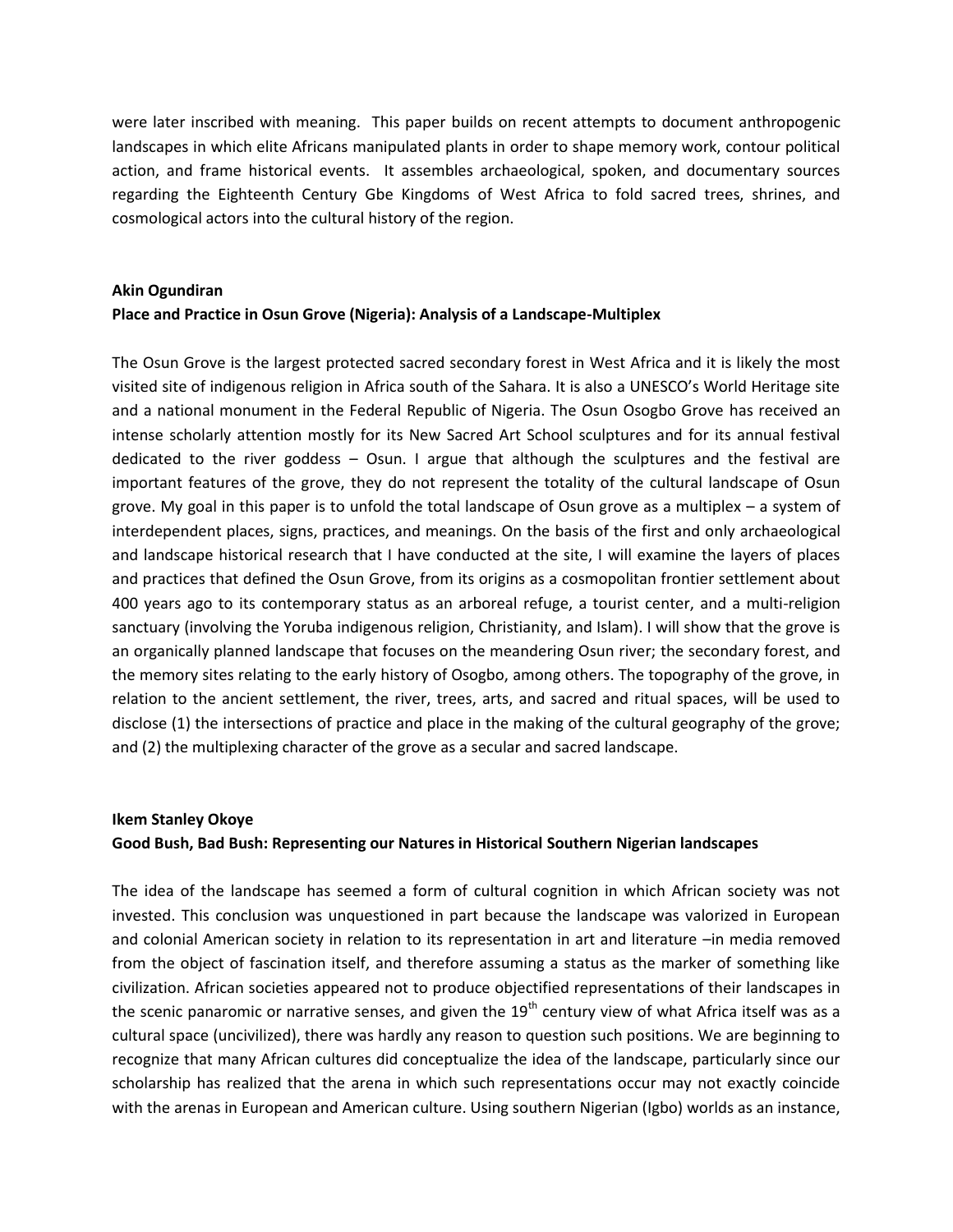and commencing with narratives and oral histories first documented in the nineteenth and early twentieth centuries, the paper indicates how narratives of migration and settlement describe and implicate valuations of the landscape. More significant is that this culture also produced visual representation of the landscape. Unexpectedly, however, its media are in large part the very things constituting the natural landscape itself: preexisting flora and fauna manipulated into objecthood. Through this culture's concept of awesome or awful forests, the paper will indicate how via the manipulation of real forests, their extention, and their boundedness, Igbo society thought the idea of the natural landscape in contradistinction to the constructed one. Moreover, the very meaning of civilized human society in contrast to the wild and uncivilized, was theorized in this contrast between the "Good Bush" and the "Bad Bush" as African literatures in English, including those by novelists Chinua Achebe have had it. "Bad Bushes" were representations established within the space of civilized social settlement which, studded with objects of many kinds, also mapped an invisible or imaginary landscape of places to be avoided by all but the spiritually charged, as much is it referenced the socially dangerous places of the human psyche.

# **Innocent Pikirayi Great Zimbabwe as Power-scape – How the past locates itself in contemporary southern Africa**

In ca. 1550, chronicler João de Barros writing about Portuguese commercial encounters in south-eastern Africa, recorded secondhand accounts of a city and centre of an extant African civilization now identified with Great Zimbabwe. This ancient city located in the region of Butua, was to remain dormant in both written and oral accounts until the visit in 1871 by the German geologist Karl Mauch, who publicized it to the Western world. Since then the iconic architectural structures of this ancient city became a contested political terrain used by the colonial Rhodesians, the post-colonial Zimbabwe state and even individuals to project their own meanings and understanding of the place.

This presentation first examines Great Zimbabwe as a cultural landscape and landscape of political power that dominated the Zimbabwe plateau and adjacent regions of southern Africa during the earlymid second millennium AD. The city was at the helm of the global trade in gold and other precious commodities involving merchants from eastern Africa, southern Asia and the Far East. Its decline during the middle of the 16<sup>th</sup> century signified demise of trading networks with the Orient, and ushered in the Age of Europeans dominated by the Atlantic trade.

The presentation then examines the changing understandings of Great Zimbabwe as a 'powerscape' – first as a seat of political and economic power that became a site of religious significance, preserved and sustained by spirit mediums; secondly as a site of colonial power, which sought to deny the African origins of the place; and finally as a site of contemporary conflict, where political power in the present, particularly in Zimbabwe, attempts to utilize some elements of the past as an exercise in maintaining 'the tradition of the ancients'.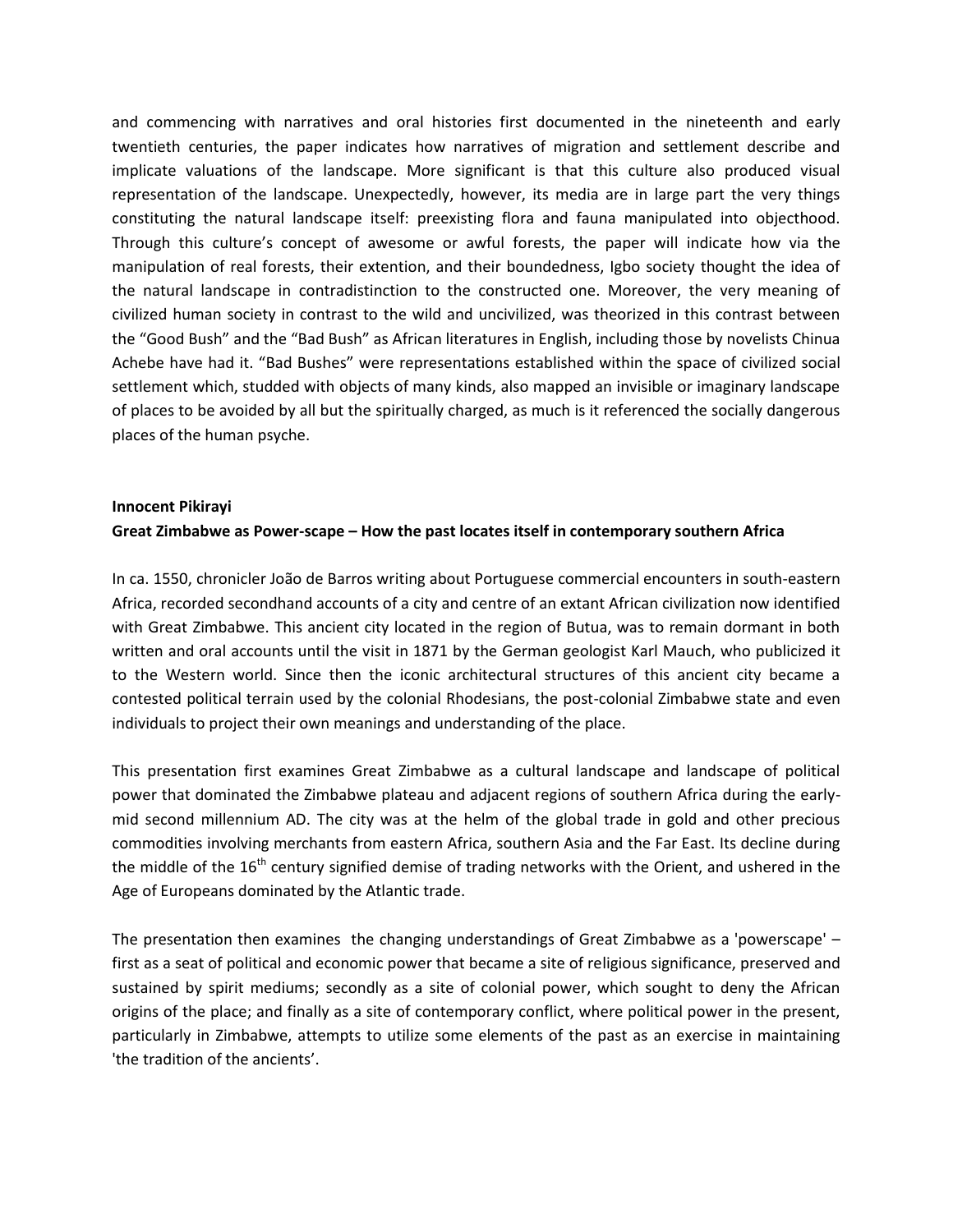# **Maano Ramutsindela 'Nature's' regions and the mobilisation of cultural landscapes for conservation**

Ideas about regions have changed over time to reflect new understandings, especially the ways in which regions of the mind translate into lived spaces that are imbued with both material and non-material meanings. There has been a shift away from conceiving regions as discrete, pre-given units towards appreciating regions and the meanings attached to them as fluid  $-$  since they are continuously being subjected to processes and practices prevailing in society at specific moments. This paper takes these interpretations of region formation and change as a starting point for understanding how cultural attributes that gave character to certain forms of regions are sometimes interrupted or reworked to produce cultural landscapes useful for conservation purposes. The paper seeks to demonstrate that, in contrast with the dialectical relationships between culture and conservation that dominated much of conservation practices in the last centuries, these relationships are being redefined to articulate cultural landscapes as a basis for creating conservation areas across international borders. This redefinition calls for a deeper reflection on cultural landscapes and their permutations. To this end, the paper pays attention to the cultural landscape of the San of Kalahari and the cultural heritage at Mapungubwe on the Botswana-South Africa-Zimbabwe borderland to achieve two interrelated objectives. The first objective is show that these landscapes constituted regions in their own right. The way of life in these two sites traversed current state borders that had been imposed through colonialism. The second objective is to demonstrate that conservationists have used the narrative of colonial imposition and disruption to revive cultural landscapes and to present them as avenues for decolonisation consistent with conservation goals. In conservation logic, cultural landscapes that existed in the past can and should be deployed to delineate ecological regions in the form of present-day transfrontier conservation areas that straddle state borders. But the creation of these areas interrupts and fundamentally reconfigures the cultural landscapes on which they are founded, with huge implications for the Kalahari San in particular. The paper argues that the use of cultural landscapes to promote conservation in Southern Africa has produced multiple regional spaces that are conceptually and practically irreconcilable. These spaces are instructive of both the role played by cultural landscapes in regionalism and how regionalisation through nature conservation also shapes these landscapes.

### **Gemma Rodriguez**

### **Sacred geographies of Chewa-speaking Zimbabweans in Harare**

Approximately 60% of Harare's so-called high-density suburbs are occupied by Chewa-speakers descended from the migrant workers who moved from rural Malawi and Zambia to the city at various points over the last 120 years. The migrants brought with them distinctive forms of religious belief and the accompanying, ritually-based arts of masquerade of the Nyau society, which over time and generations I argue have been reconfigured to accommodate both the spatial and cadastral circumscriptions of a (post)colonial city and the diasporic condition of "totemlessnesss" (or, "notbelonging"). In rural Malawi, for example, Nyau societies typically required a secret, sacred grove to conduct their affairs. In Harare, where no sacred groves could be maintained, the Nyau instead turned